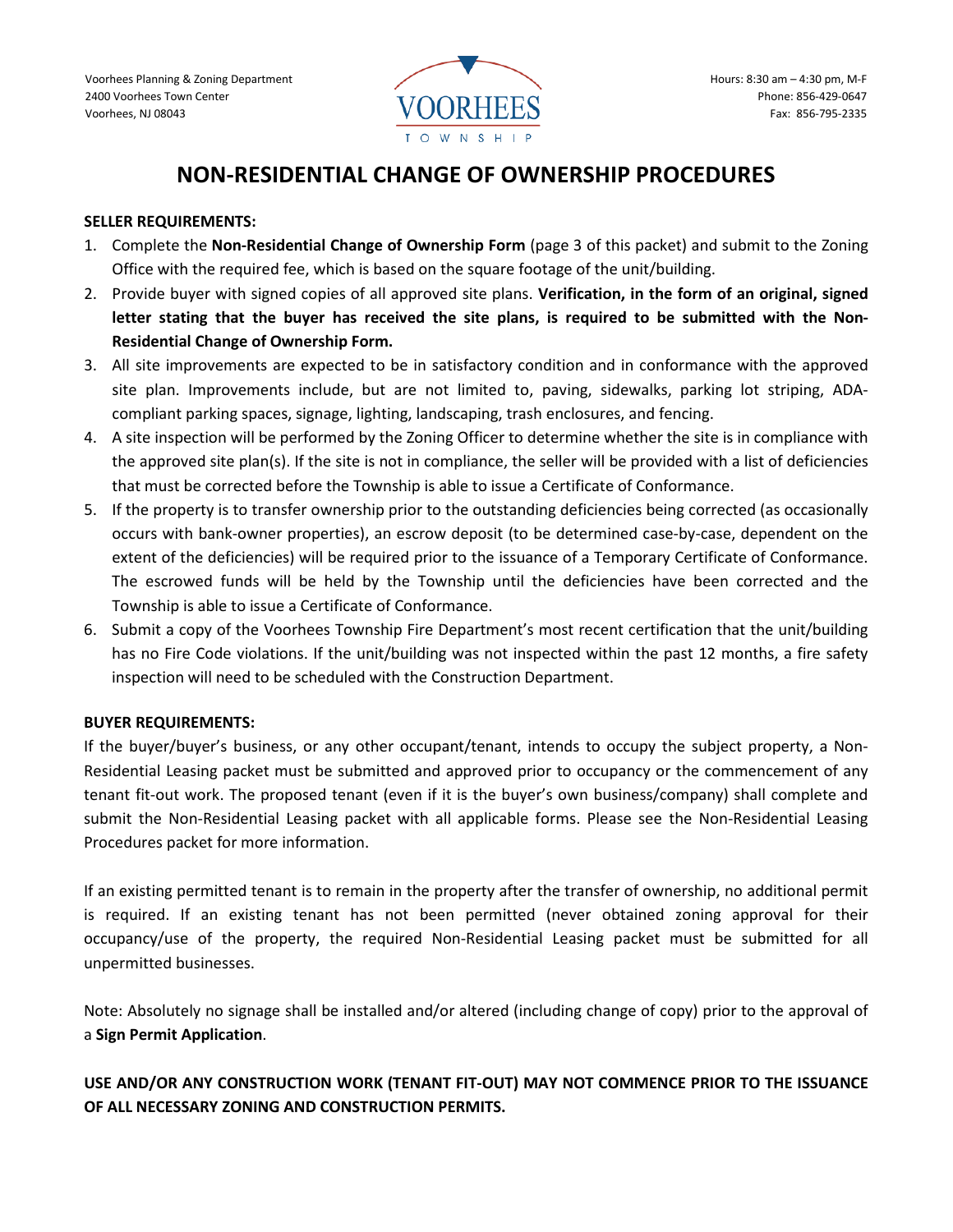# **NON-RESIDENTIAL CHANGE OF OWNERSHIP REQUIREMENTS**

# **§ 156.037(C) CERTIFICATES OF CONFORMANCE.**

- (7) Prior to any change of tenancy, use or ownership (even if tenancy shall not change) or any non-residential building, structure or premises or part thereof, including but not limited to condominium units, certificate of conformance shall be obtained by the owner. Such certificate of conformance shall be issued by the Zoning Officer if the following are found to be true:
	- (a) Proof of a satisfactory fire protection inspection by the appropriate local code official;
	- (b) Building numbering has been installed as required by §§ 98.35 through 98.40 of the Township Code;
	- (c) There are no outstanding violations of Title 15 of the Township Code;
	- (d) There are no outstanding violations of the site plan and/or subdivision approval(s) applicable to such building, structure or premises or part thereof; and
	- (e) There are no outstanding violations of §§ 96.01 through 96.05 of the Township Code governing parking area maintenance;
	- (f) The owner/seller has provided written verification to the Zoning Officer that signed copies of the approved site plan for the property have been provided to the buyer; and
	- (g) The zoning officer may require an as-built survey to determine appropriateness of the proposal.
- (8) The owner/seller shall be responsible for making application for a certificate of conformance and obtaining the same prior to occupancy of any dwelling, building, structure or premises or part thereof by transferee, assignee, tenant or other third party. The owner/seller shall be liable for penalties pursuant to § any 156.040 if such owner/seller fails to file an application for a certificate of conformance when one is required by this section.

## **§ 156.038 PAYMENT OF TAXES.**

No approval, permit or certificate for any of the following shall be given to an application or to an applicant any taxes or assessments for local improvements are due or delinquent on the property for which the application if is made: preliminary and final site plan; preliminary and final subdivision; minor subdivision; minor site plan; bulk variance; use variance; conditional use; zoning permit or subdivision approval certificate. An application approval or issuance of any of the above items shall not be deemed complete and shall not be considered by for applicable municipal agency unless the applicant submits with the application a certification signed by an the authorized representative of the Voorhees Township Tax Collector's office stating that no taxes or assessments as described above are due or delinquent on the subject property.

### **§ 98.38 SPECIFICATIONS.**

(C) Commercial unit numbers shall be:

- (1) In Arabic numerals.
- (2) A minimum height of 12 inches high and reflectorized or lighted so that they can be viewed at night at a distance of 50 feet.
- (3) Used in conjunction with building names where appropriate.
- (4) At least ten feet above ground level and so placed that trees, shrubs and other obstructions do not block the line of sight of the numbers from the street upon which the building fronts.

### **FIRE SAFETY INSPECTION**

As stated on the Procedures page, if the V.T.F.D. has not inspected the unit/building within the past 12 months, then a fire safety inspection must be scheduled with the Construction Department. During those inspections, the Construction Department's inspector will check for a working carbon monoxide detector, unexpired fire extinguishers(s), proper functioning of the emergency exit signs and egress lighting, as well as any other Construction and/or Fire Code violations that may exist.